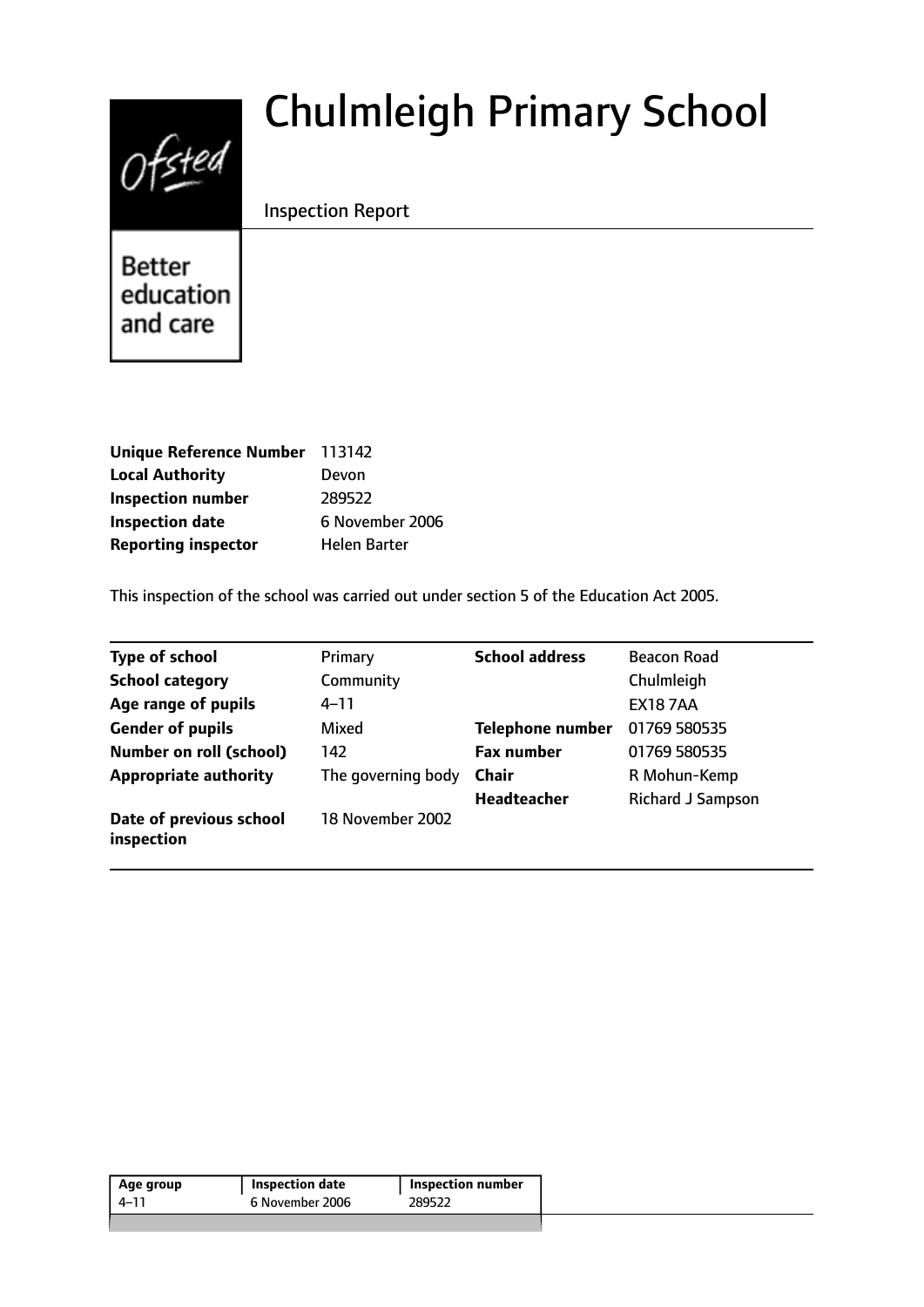© Crown copyright 2006

Website: www.ofsted.gov.uk

This document may be reproduced in whole or in part for non-commercial educational purposes, provided that the information quoted is reproduced without adaptation and the source and date of publication are stated.

Further copies of this report are obtainable from the school. Under the Education Act 2005, the school must provide a copy of this report free of charge to certain categories of people. A charge not exceeding the full cost of reproduction may be made for any other copies supplied.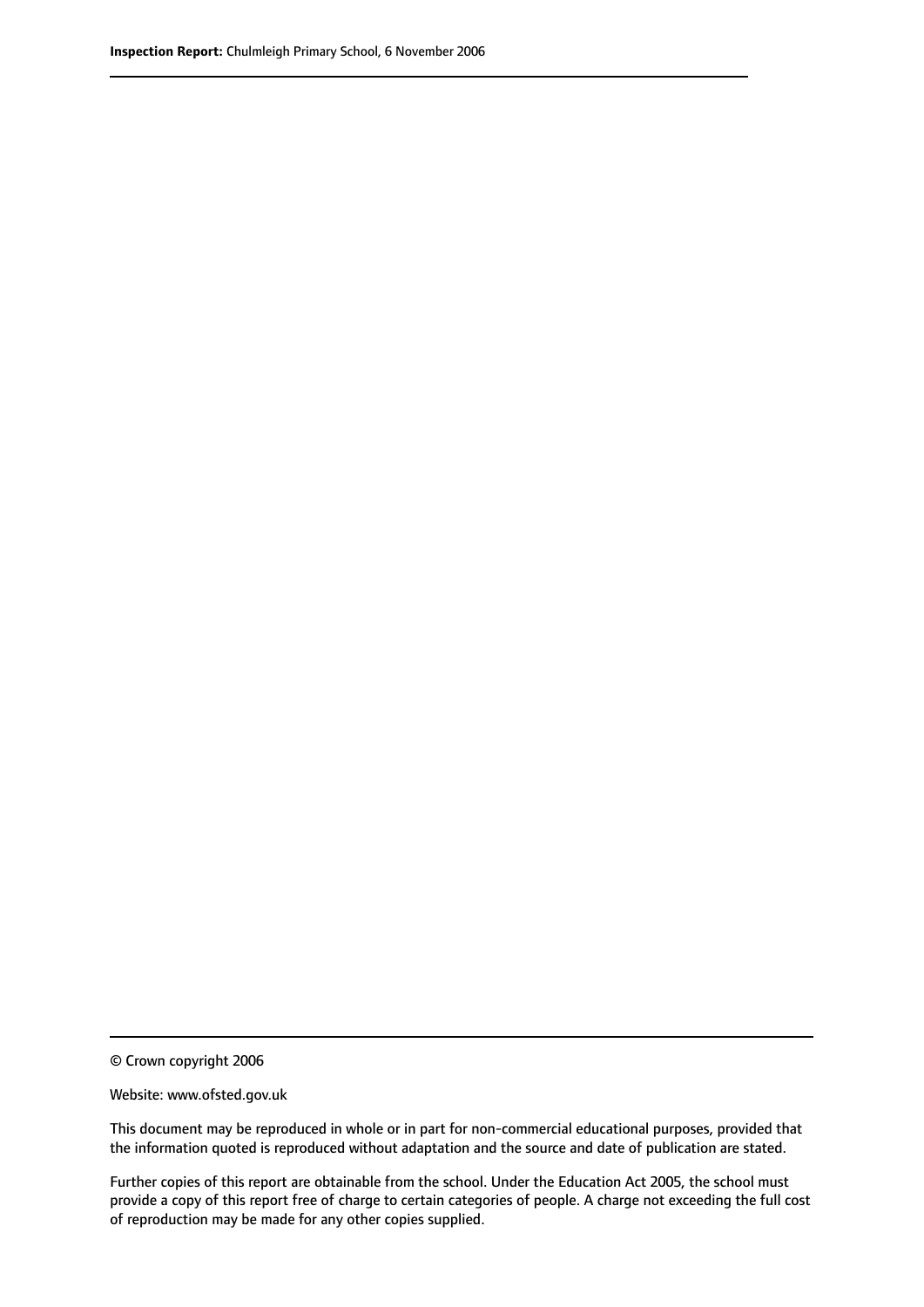# **Introduction**

The inspection was carried out by one Additional Inspector.

# **Description of the school**

This small school is located in a small town serving a rural community. The percentage of pupils with learning difficulties and disabilities is lower than average. The number who have statements of special educational need is higher than average. The school roll is falling and a significant drop is predicted in the next two years. The Partnership Foundation Stage Unit (PFSU) opened in 2004. It caters for children from the ages of three to six, including Reception children and a small group of Year 1 pupils. Children enter the PFSU with skills and experiences which are generally below those expected for children of their age.

### **Key for inspection grades**

| Grade 1 | Outstanding  |
|---------|--------------|
| Grade 2 | Good         |
| Grade 3 | Satisfactory |
| Grade 4 | Inadequate   |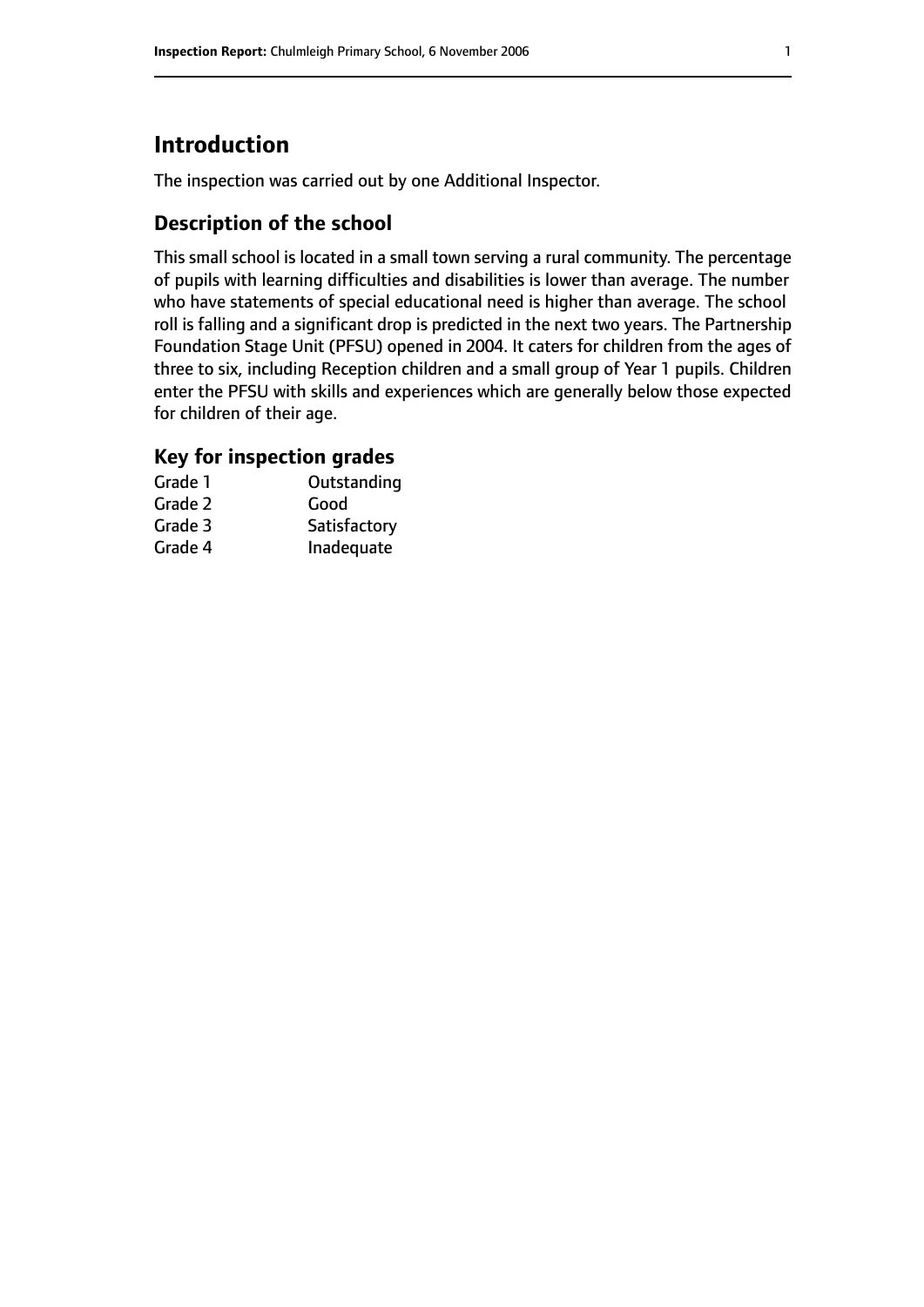# **Overall effectiveness of the school**

#### **Grade: 1**

Pupils receive a very high quality education in this outstanding school. Parents similarly describe the school and say 'we wouldn't want to send our children anywhere else because it is the best.'

Pupils' achievement, including those with learning difficulties and disabilities, is outstanding. Pupils build on the solid foundations laid down in The Partnership Foundation Stage Unit (PFSU). Excellent teaching, which stimulates pupils' imagination and excitement in learning, ensures pupils make rapid and consistent progress in Years 1 to 6 to reach standards which are exceptionally high by the time they leave the school.

The PFSU gives children a good start to their education. It develops their personal and social skills very well and gives them confidence to learn. This experience means children continue into the Reception year with skills and abilities which are broadly in line with those expected for their age although a significant number still have speech and language difficulties. Reception children make good progress overall although some younger ones still struggle with their writing skills and need more time to develop these in the Year 1 group. All children make very good progress in their personal and social development.

Not only are academic standards high, but the school is exceedingly effective in helping pupils to grow into confident and mature young people who are well prepared for life ahead. Pupils' outstanding personal development is testimony to the value the school places on helping pupils to develop independence, to take responsibility and to care for and respect others. Their behaviour is exemplary because they know what is expected of them and would not want to let themselves or their school down. Pupils' description of their school as 'our favourite in the whole world' shows just how much they enjoy their education.

There are other significant reasons why pupils do so well. High quality care, support and quidance are sustained throughout the school. Pupils receive very careful academic guidance so that all know what they need to do to reach their goals. The school has high expectations of what pupils can achieve and makes sure they get there, not only in their class work but in drawing out their skills and talents in other areas of activity. This is done through an outstanding curriculum which promotes a love of learning in every pupil, develops their enjoyment of sport, music and dance, helps them to learn to care for their environment, and significantly builds their aspirations for the future.

The excellent leadership and management is the driving force behind the school's continued success. It strives to build on its track record of achievement and, through robust self-evaluation processes, quickly pinpoints and irons out any weaknesses. The development plan clearly identifies the short-term priorities for school improvement but, as it enters a period of change, it needs to build on early plans to form a long-term view for future school re-organisation.. Nevertheless, the school is highly committed to continuing to provide the best possible education and has outstanding capacity to overcome this challenge and improve even further. The development of the PFSU to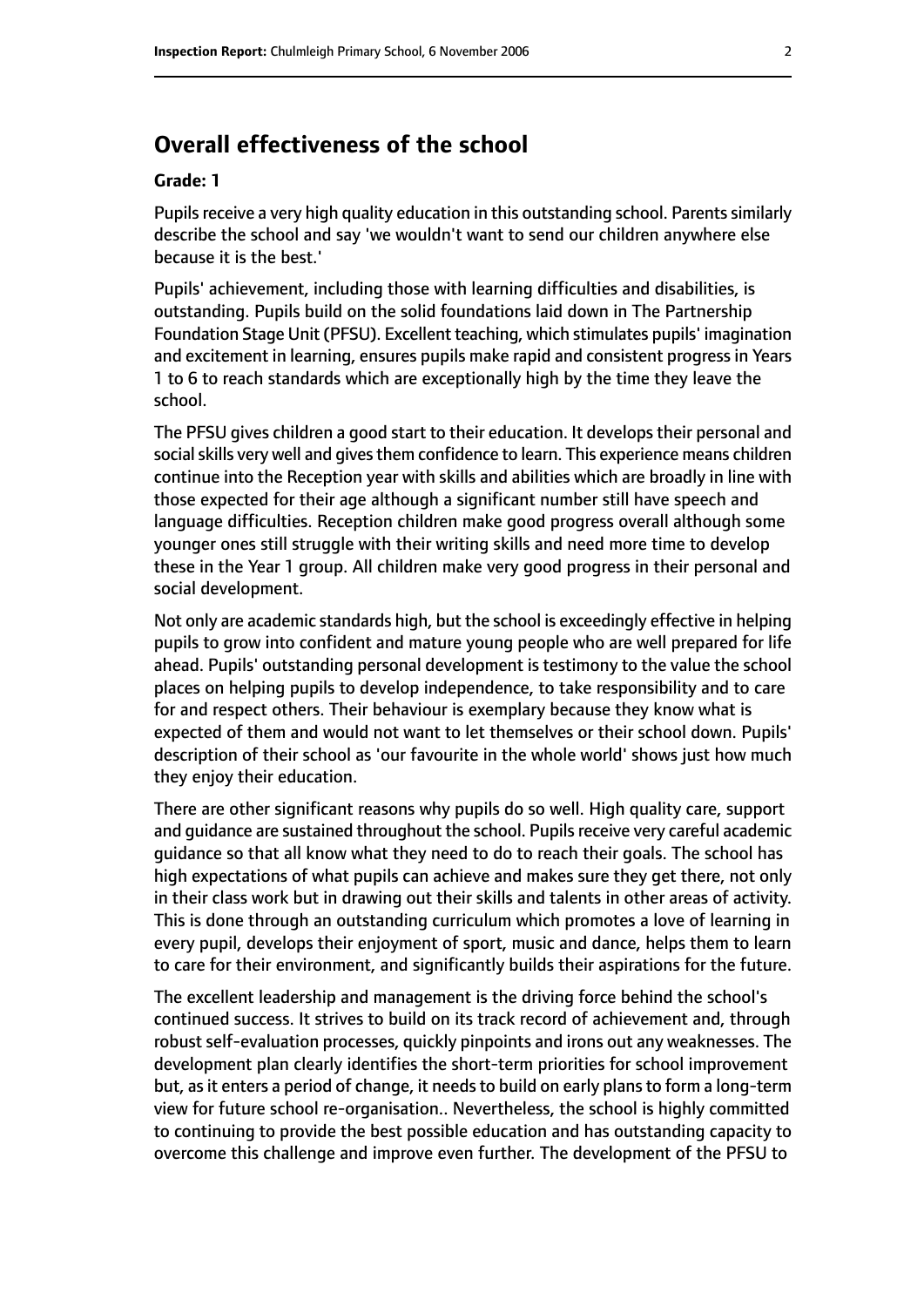help develop children's early skills and create a seamless transition into formal schooling is a prime example of the school's ability to be forward-thinking and thoughtful about how it meets the needs of local children and their families.

#### **What the school should do to improve further**

• Ensure that the school development plan extends beyond the current year and plans a long-term strategy for change and further improvement.

# **Achievement and standards**

#### **Grade: 1**

Standards at the end of Year 6 are consistently well above average and have risen even further in the last two years. From their starting points to when they leave the school, pupils' achievement is outstanding and they exceed the challenging targets which are set for them each year. Pupils with learning difficulties and disabilities also make exceptional progress because of the very high quality support and sensitive guidance they receive.

The introduction of the PFSU has meant that the children are now entering the Reception year with improved skills and abilities to those seen at the last inspection. Stimulating activities enable children to make good progress in all areas of learning. They become confident learners and have extremely good personal and social skills. Focused support for a small group of Year 1 pupils in the PFSU is helping them to develop their writing skills well although some still do not find it easy to hold a pencil correctly. The impact of the PFSU has yet to be reflected in assessments at the end of Year 2 but examples of pupils' writing and their work in mathematics indicate that they are working at above average standards.

# **Personal development and well-being**

#### **Grade: 1**

Pupils' personal development, including their spiritual, moral, social and cultural development, is outstanding. They are growing into mature, responsible and thoughtful young people who possess a good range of skills to ensure their future well-being. Behaviour is excellent in all areas of the school. Pupils say they are 'very happy' and thoroughly enjoy their education. Their attendance is good and they appreciate everything that is on offer to them. Pupils make a significant contribution to the school and wider community. Their ability to take responsibility is shown in the school council, where they are very careful to ensure that everyone's views are heard when making decisions about how to improve the school. Through the eco-committee, pupils have a strong understanding of the need to improve their environment and are proud of their green flag which recognises their work in helping others to do so. Pupils have a very well developed awareness of the importance of being fit and healthy and of keeping themselves and others safe. Pupils' high level of care towards others is shown through their special charity work for people within and beyond the school community.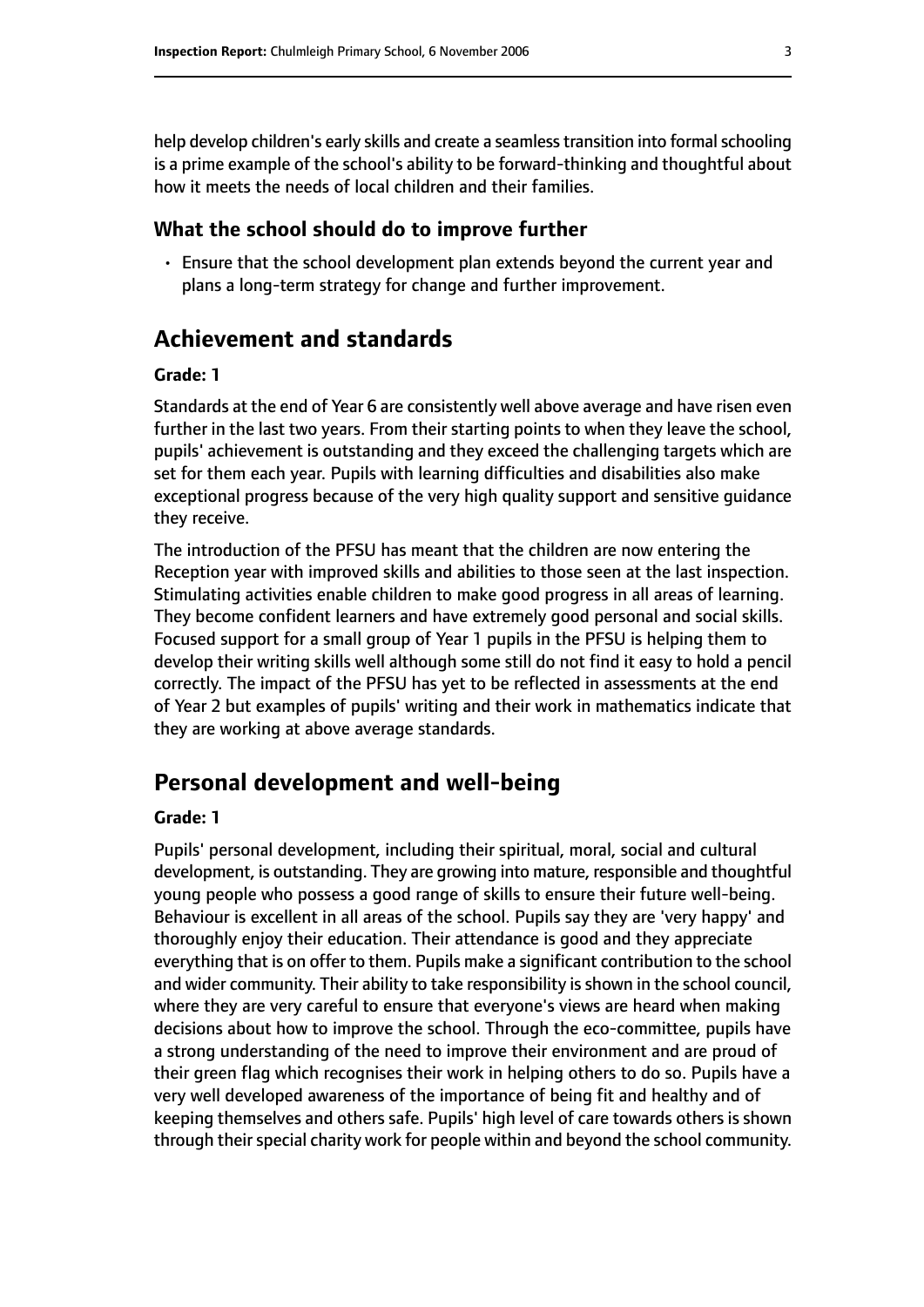# **Quality of provision**

#### **Teaching and learning**

#### **Grade: 1**

Teaching is of consistently outstanding quality across the school. There are strong relationships and a real sense of fun and enjoyment in learning shared between pupils and staff. Pupils know what they are aiming to achieve because the purpose of lessons is always made clear to them. Teachers use innovative methods to capture pupils' attention. For example, the high quality animated video produced by Year 6 pupils demonstrates how well information and communication technology (ICT) is used to engage interest and to support learning. Pupils have high levels of involvement and concentration. They are enthusiastic and independent learners and want to do as well as they can. While expectations of the standards pupils are capable of attaining are high, much attention is also given to focusing on the needs of pupils with learning difficulties and disabilities to help them reach their potential. Teaching assistants play an important role in this respect and are highly valued by the school and pupils.

#### **Curriculum and other activities**

#### **Grade: 1**

The exceptionally wide and creative curriculum brings learning alive for pupils and contributes significantly to their achievement and personal development. Throughout the school, there is a focus on developing a love of learning and the skills needed for life ahead. This is achieved not only through everyday lessons, but also through an excellent and varied range of activities after school, during residential visits and participating in exciting projects such as the 'Coast Dance' performances with the National Trust. The school ensures that pupils receive a rich education in the arts, music and sport. In the PFSU, children experience stimulating and imaginative learning activities that entice them to explore and to learn.

#### **Care, guidance and support**

#### **Grade: 1**

The exceptional care, guidance and support for all pupils, including the more vulnerable, results in pupils achieving high standards, both academically and personally. Every pupil is valued and cared for as an individual. Pupils and parents alike comment on the sensitive and caring way pupils are helped to settle in the PFSU and when they join the school later. The outstanding support for those who need additional pastoral care, or help with their work, gives pupils confidence to learn and helps them to make the same excellent progress as others. Pupils really value the help they receive to improve their work. They say that 'teachers really make sure you understand before you move on'. Marking of pupils' work is exemplary in the feedback it gives and pupils greatly appreciate the guidance it gives for the next steps towards improvement. The skills that pupils are gaining in independently assessing the quality of their own and others' work prepare them extremely well for future study.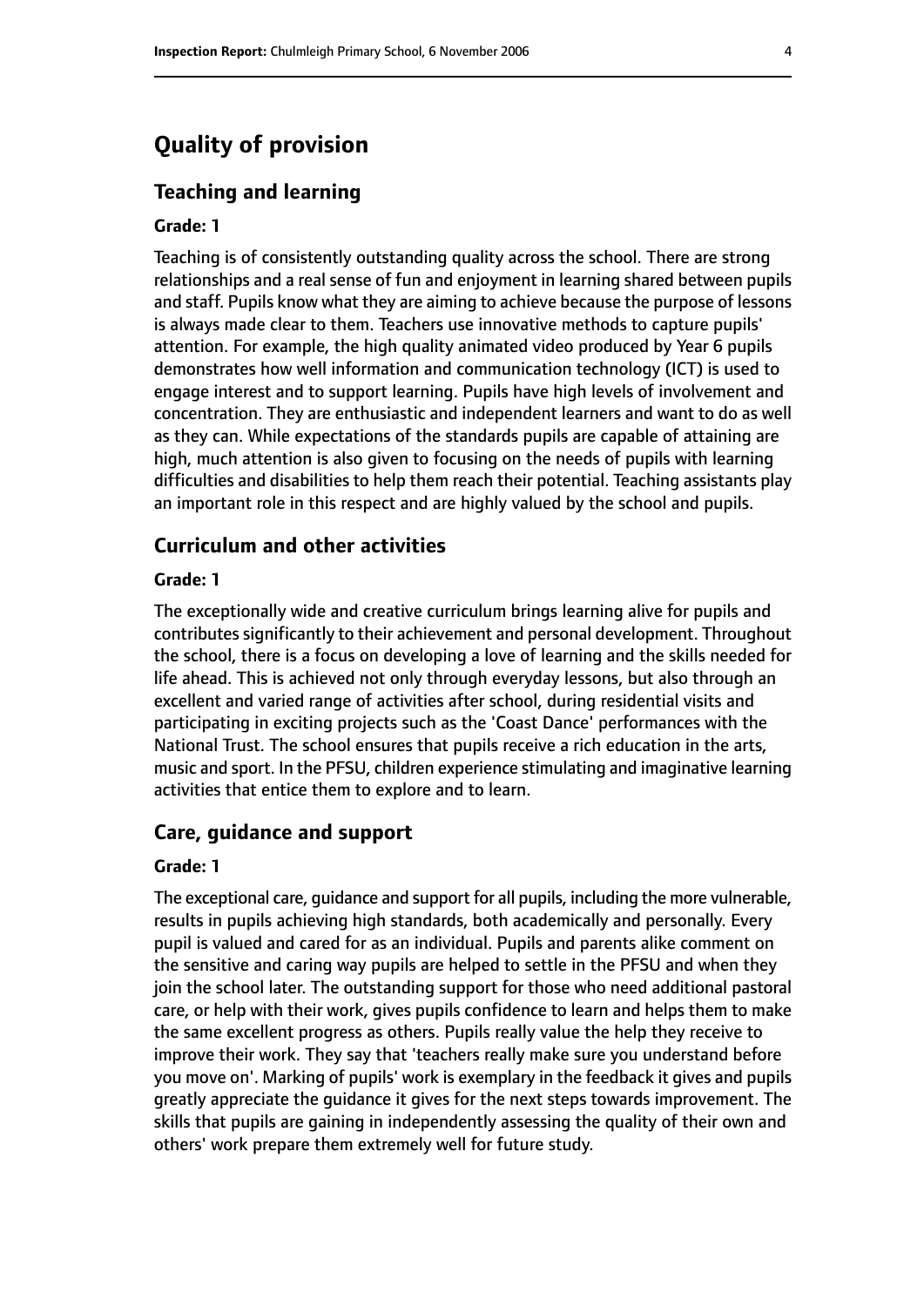# **Leadership and management**

#### **Grade: 1**

The headteacher, supported by a very able and efficient deputy, provides an extremely effective and clear educational direction for the school. All staff work exceptionally hard and have high aspirations for the school, yet are often modest about its work because they want to do even better for every pupil. The school's effectiveness is carefully evaluated and action is taken to further improve even the areas that are already strong, such as the high quality curriculum. With a period of change ahead caused by changes in pupil numbers, the school's development plan does not yet have a sufficiently long-term strategic view of the options available for re-organisation. The school is outward looking and makes the most of its strong partnerships with the nearby community college, parents and the community to broaden pupils' learning as much as possible. Governance is excellent. While being supportive of the school's obvious strengths, it is well informed enough to challenge plans and decisions being made in the best interests of pupils.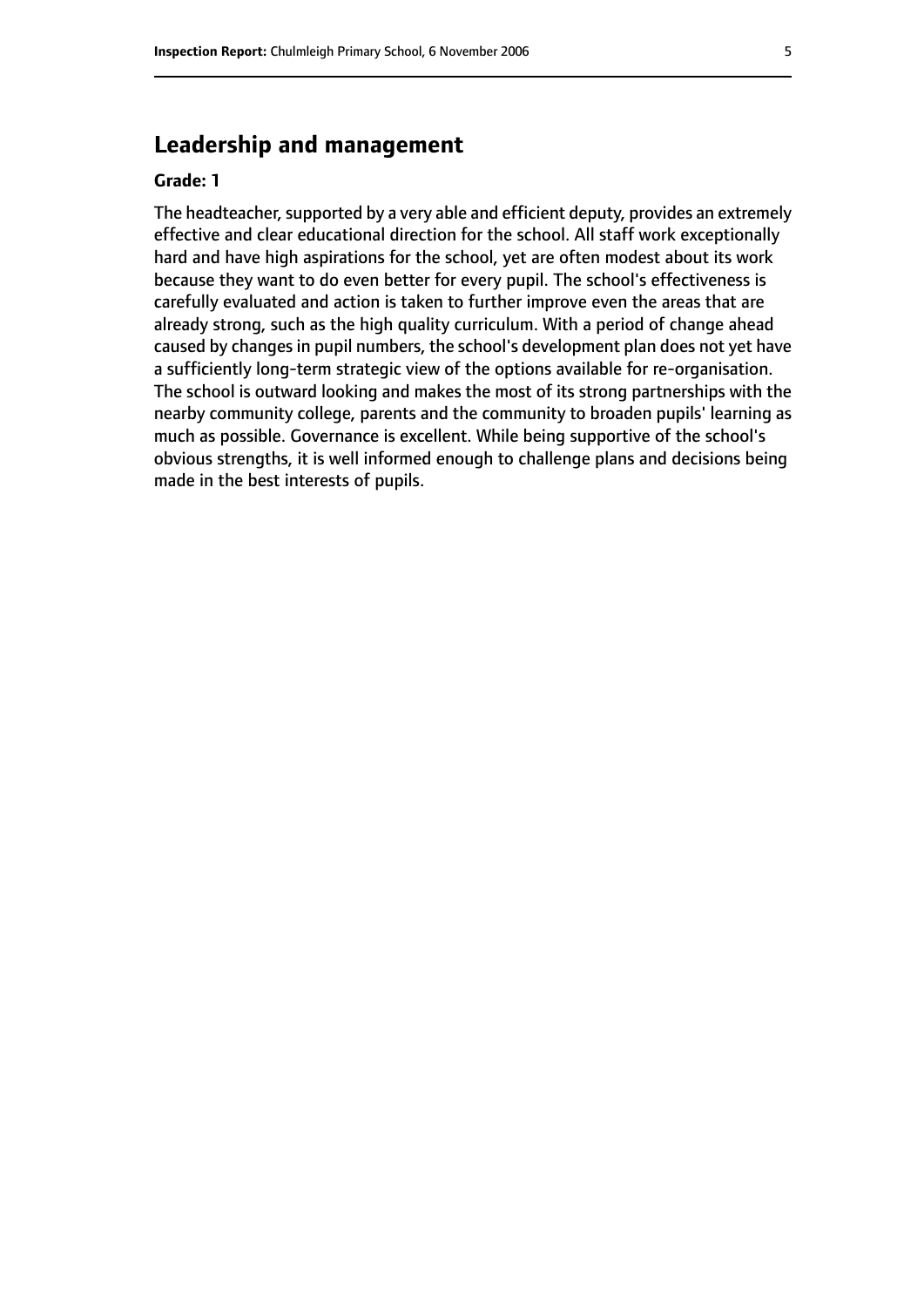**Any complaints about the inspection or the report should be made following the procedures set out inthe guidance 'Complaints about school inspection', whichis available from Ofsted's website: www.ofsted.gov.uk.**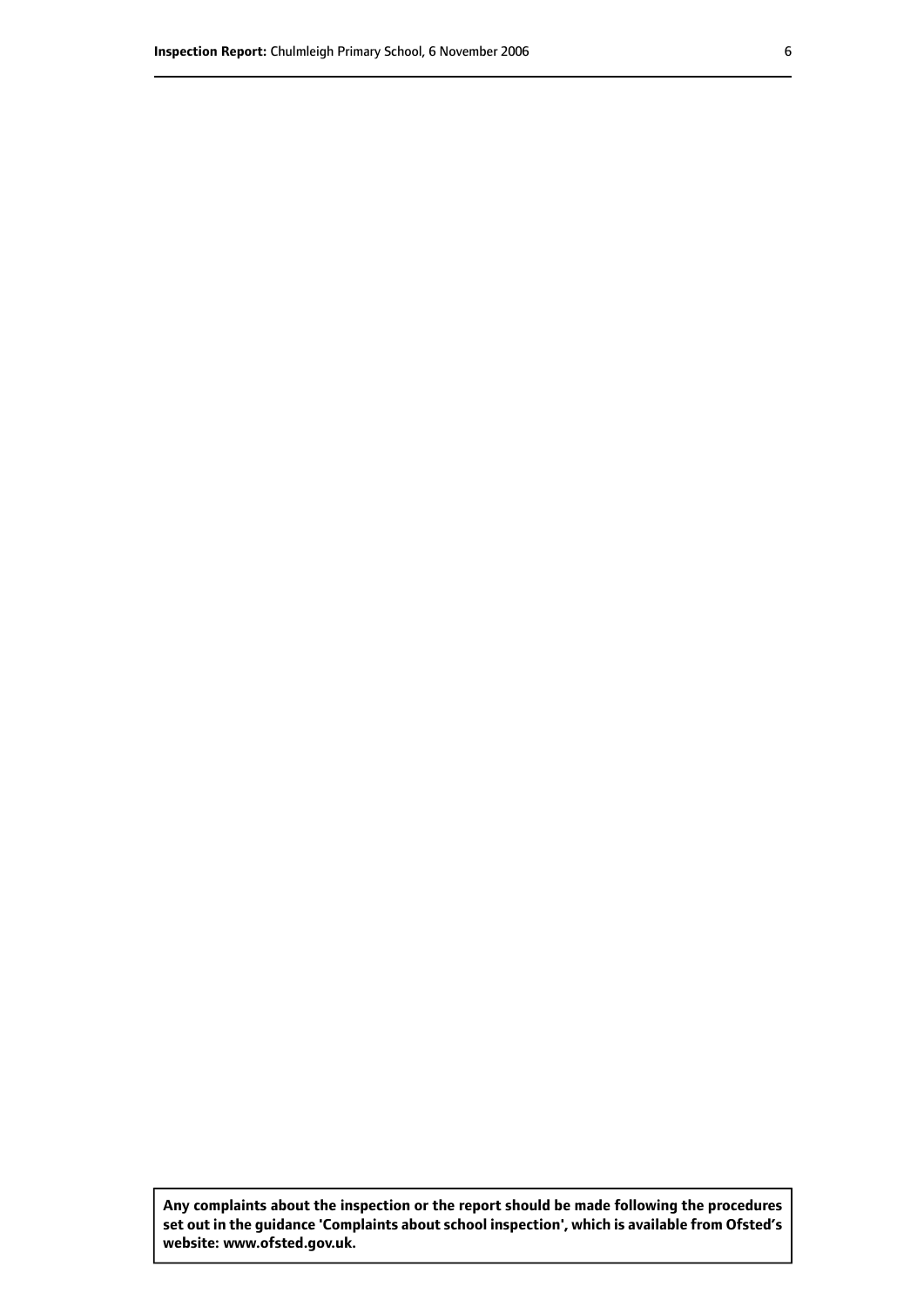# **Inspection judgements**

| Key to judgements: grade 1 is outstanding, grade 2 good, grade 3 satisfactory, and grade 4 | School         |
|--------------------------------------------------------------------------------------------|----------------|
| inadeauate                                                                                 | <b>Overall</b> |

# **Overall effectiveness**

| How effective, efficient and inclusive is the provision of education, integrated<br>care and any extended services in meeting the needs of learners? |     |
|------------------------------------------------------------------------------------------------------------------------------------------------------|-----|
| How well does the school work in partnership with others to promote learners'<br>well-being?                                                         |     |
| The quality and standards in the Foundation Stage                                                                                                    |     |
| The effectiveness of the school's self-evaluation                                                                                                    |     |
| The capacity to make any necessary improvements                                                                                                      |     |
| Effective steps have been taken to promote improvement since the last<br>inspection                                                                  | Yes |

## **Achievement and standards**

| How well do learners achieve?                                                                               |  |
|-------------------------------------------------------------------------------------------------------------|--|
| The standards <sup>1</sup> reached by learners                                                              |  |
| How well learners make progress, taking account of any significant variations between<br>groups of learners |  |
| How well learners with learning difficulties and disabilities make progress                                 |  |

# **Personal development and well-being**

| How good is the overall personal development and well-being of the<br>learners?                                  |  |
|------------------------------------------------------------------------------------------------------------------|--|
| The extent of learners' spiritual, moral, social and cultural development                                        |  |
| The behaviour of learners                                                                                        |  |
| The attendance of learners                                                                                       |  |
| How well learners enjoy their education                                                                          |  |
| The extent to which learners adopt safe practices                                                                |  |
| The extent to which learners adopt healthy lifestyles                                                            |  |
| The extent to which learners make a positive contribution to the community                                       |  |
| How well learners develop workplace and other skills that will contribute to<br>their future economic well-being |  |

# **The quality of provision**

| How effective are teaching and learning in meeting the full range of the<br>learners' needs?          |  |
|-------------------------------------------------------------------------------------------------------|--|
| How well do the curriculum and other activities meet the range of needs<br>and interests of learners? |  |
| How well are learners cared for, quided and supported?                                                |  |

 $^1$  Grade 1 - Exceptionally and consistently high; Grade 2 - Generally above average with none significantly below average; Grade 3 - Broadly average to below average; Grade 4 - Exceptionally low.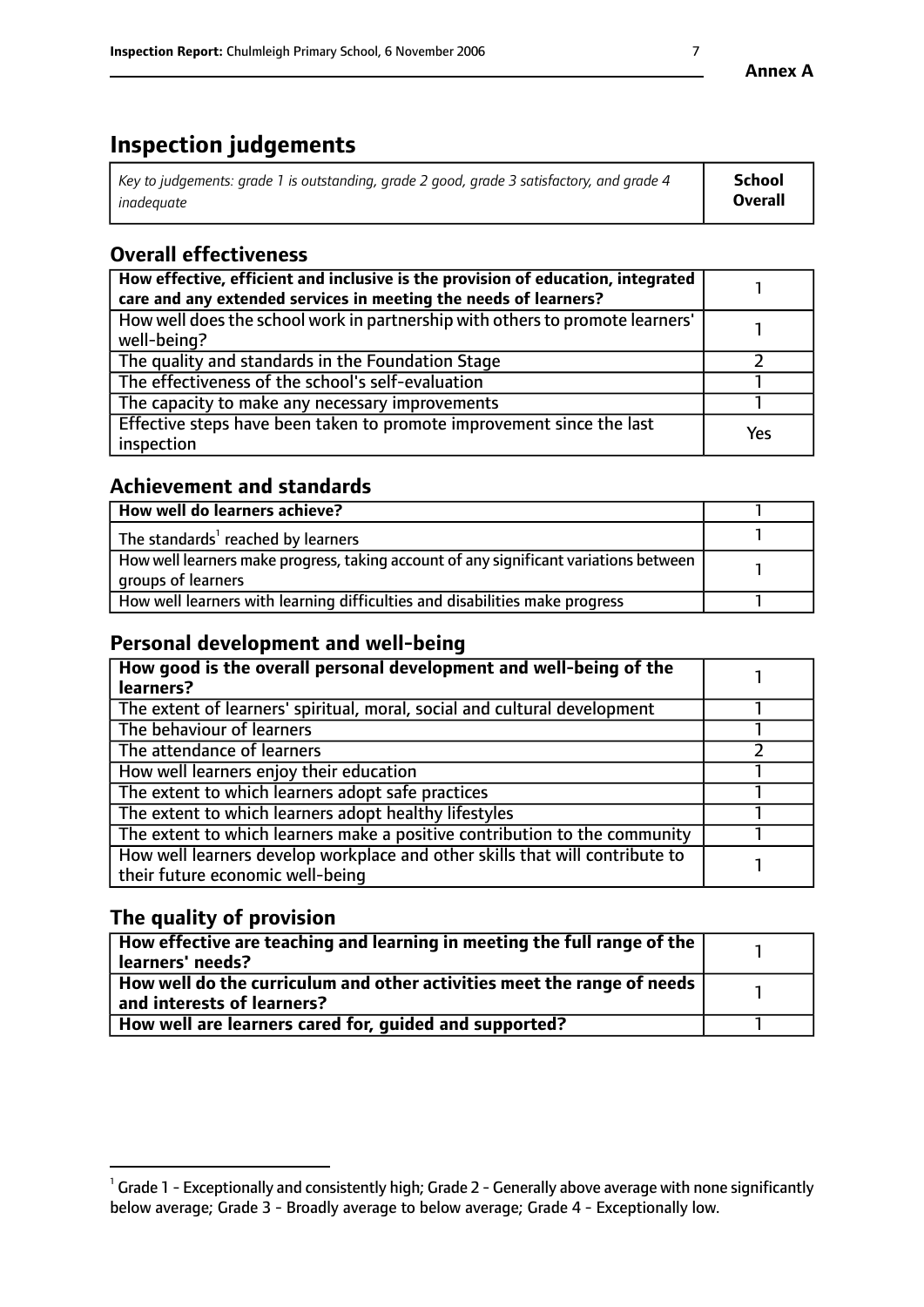# **Leadership and management**

| How effective are leadership and management in raising achievement<br>and supporting all learners?                                              |           |
|-------------------------------------------------------------------------------------------------------------------------------------------------|-----------|
| How effectively leaders and managers at all levels set clear direction leading<br>to improvement and promote high quality of care and education |           |
| How effectively performance is monitored, evaluated and improved to meet<br>challenging targets                                                 |           |
| How well equality of opportunity is promoted and discrimination tackled so<br>that all learners achieve as well as they can                     |           |
| How effectively and efficiently resources, including staff, are deployed to<br>achieve value for money                                          |           |
| The extent to which governors and other supervisory boards discharge their<br>responsibilities                                                  |           |
| Do procedures for safeguarding learners meet current government<br>requirements?                                                                | Yes       |
| Does this school require special measures?                                                                                                      | <b>No</b> |
| Does this school require a notice to improve?                                                                                                   | No        |